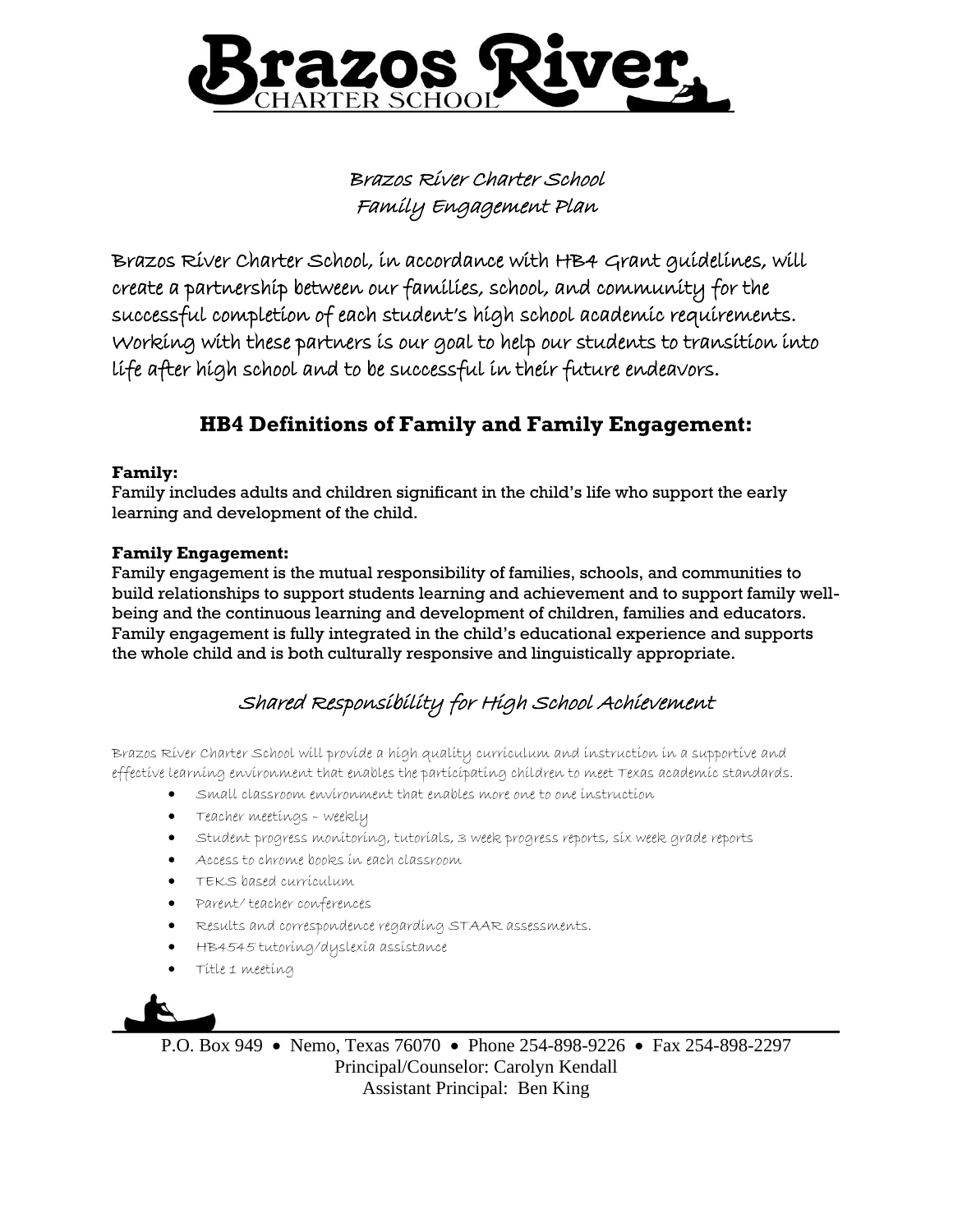

# Parent and family Engagement Opportunities at BRCS

Brazos River Charter School will support many ways of parental and family engagement as it strives to develop and maintain an optimum learning environment for all students. Parents may contribute through opportunities such as:

- Meet the teacher/Open house
- Parent/Teacher conferences
- College and career days
- Thanksgiving Feast
- Connections Days
- Site-Based Decision Committee
- Prom assistance
- Parent surveys

Brazos River Charter School will continually evaluate the family engagement policies set forth to ensure continued support and cooperation with all parties involved. Family engagement is essential for a complete and successful education process.